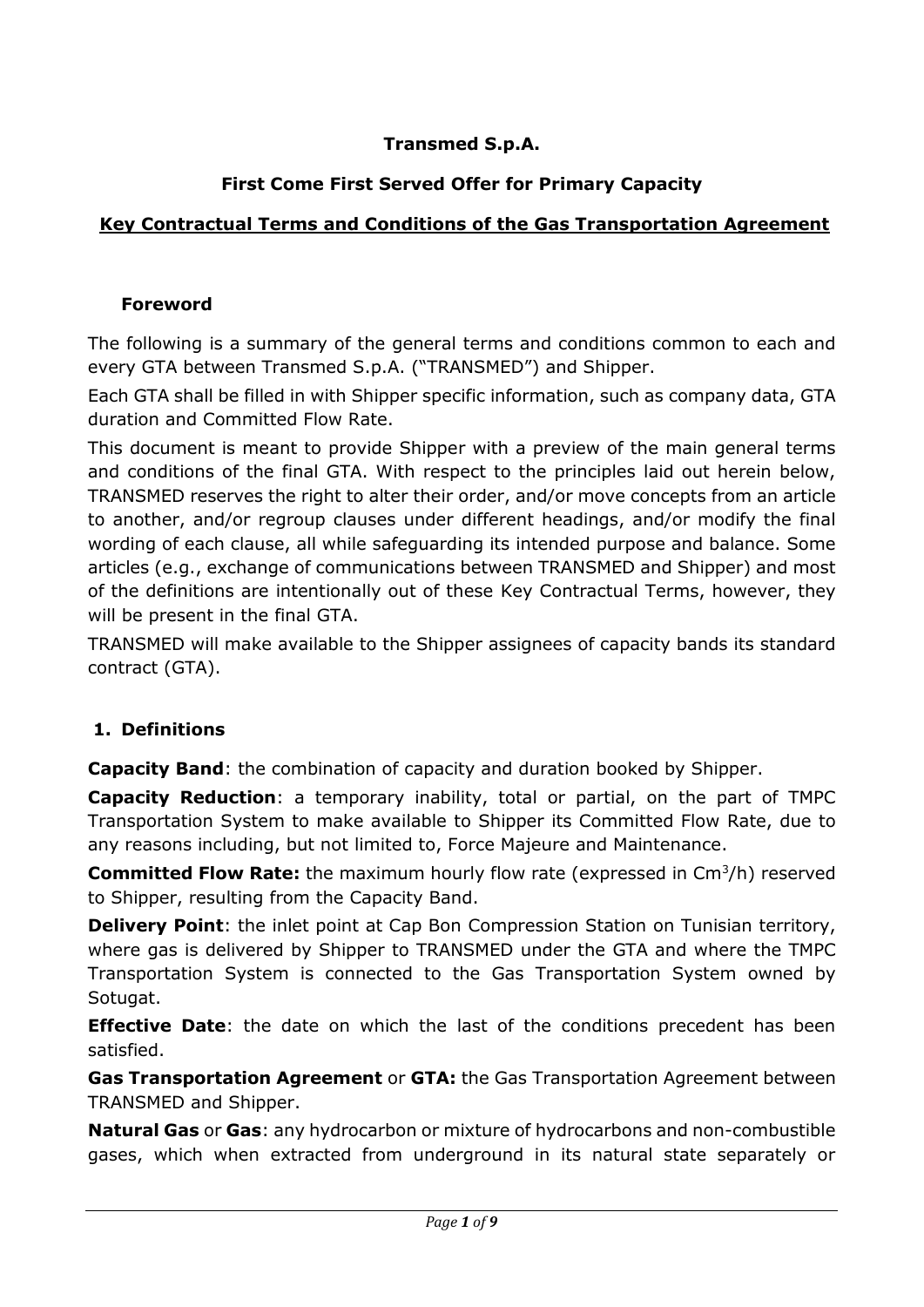together with liquid hydrocarbons is in the gaseous state, object of the Transportation Service performed under the GTA.

**Redelivery Point:** the outlet point at Mazara del Vallo Measuring Station on Italian territory, where gas is redelivered by TRANSMED to Shipper under the GTA and where the TMPC Transportation System is connected to the Gas Transportation System owned by Snam Rete Gas.

**Starting Date**: the 1<sup>st</sup> day of the first month of the Capacity Band, at 8:00 (GMT+1).

**TMPC Transportation System**: The Natural Gas Transportation System crossing the Sicily Straits and referring to the offshore pipelines and onshore Terminals owned by TMPC. The Transportation Capacity of said System is leased to TRANSMED for the execution of the Natural Gas Transportation Services pursuant to the GTA.

## **2. Conditions Precedent**

The coming into force of the GTA with Shipper is subject to the fulfilment of the following conditions precedent:

- a) The coming into force of a Transportation Agreement between Shipper and TTPC for the transportation of Natural Gas on Tunisian territory, with the same Committed Flow Rate and for the same duration of the GTA to be concluded with TRANSMED.
- b) The submission by Shipper of the original of the Bank Guarantee or of the Parent Company Guarantee, issued in favour of TRANSMED, if requested, as provided in the GTA.

In the event that any of the conditions precedent above is not fulfilled within 5 (five) business days before the Starting Date, the GTA shall terminate.

## **3. Transportation Service**

The scope of the GTA is the transportation service rendered by TRANSMED to Shipper. Such service shall consist of:

- exclusive availability to Shipper of the Committed Flow Rate on a "ship-or-pay" basis and with a constant hourly flow rate during each day;
- the transportation of the quantities of Natural Gas made available by Shipper at the Delivery Point;
- the redelivery to Shipper at the Redelivery Point of an amount of Natural Gas equivalent in terms of energy to the quantity made available by Shipper at the Delivery Point as set forth in the GTA.

In any single Gas Year, TRANSMED shall be entitled to reduce or interrupt the transportation service, for maintenance and other Transportation System management purposes, for a maximum period of 15 (fifteen) days equivalent at full capacity, without any corresponding reduction of the Shipper's obligation to pay in full the transportation charge. Should the actual number of reduction / interruption days exceed, in a Gas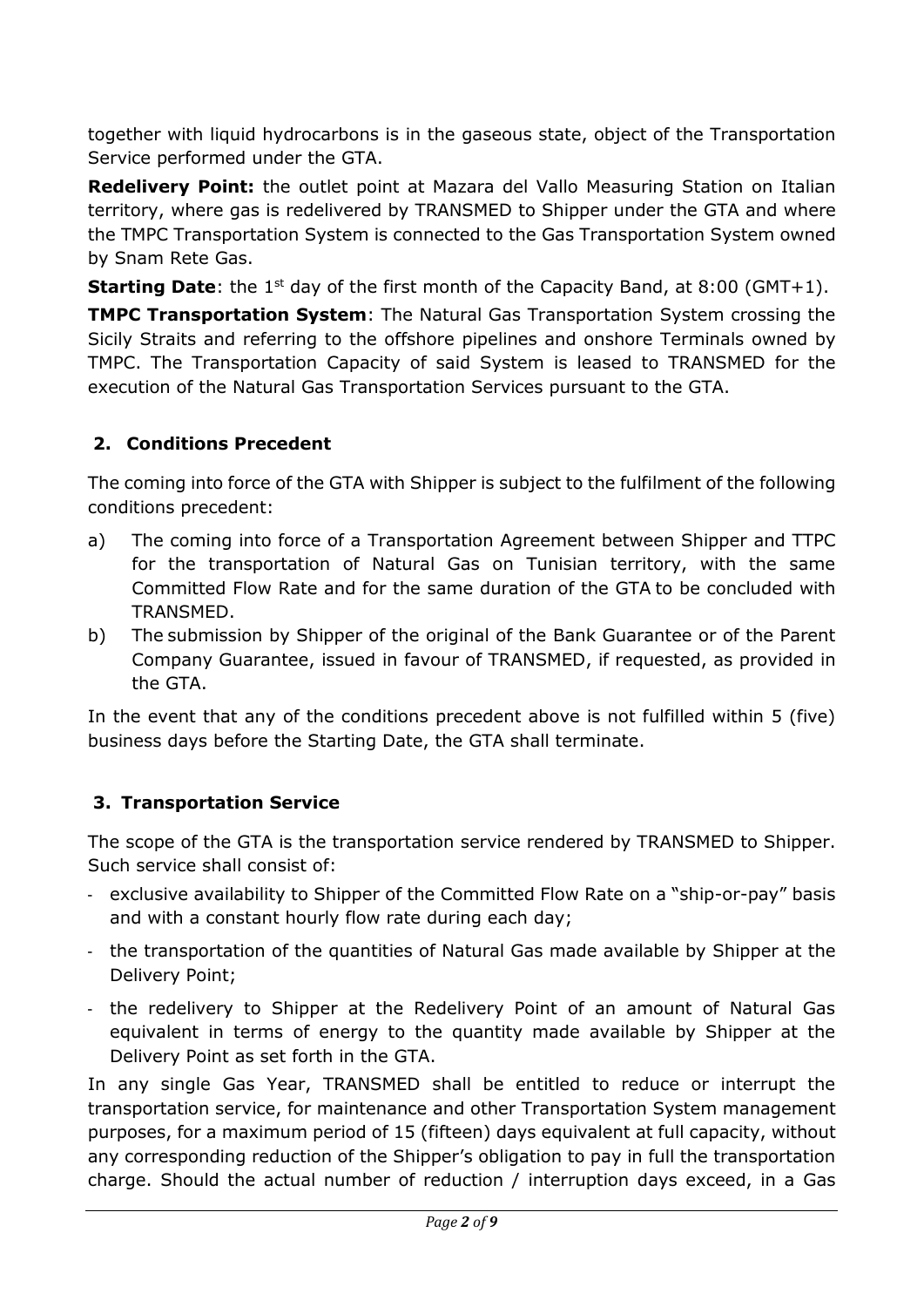Year, 15 (fifteen) days equivalent at full capacity, the Shipper shall be entitled to tariff reduction pursuant to the provision of the paragraph "Capacity Reduction".

#### **4. Measurement and Quantity**

The Algerian Gas transported by TRANSMED is measured at the Measuring Station in Mazara del Vallo located on Italian territory immediately downstream of the physical connection between the TMPC Transportation System and Snam network, owned and operated by Snam.

The quantity of Gas made available by Shipper to TRANSMED at the Delivery Point and the amount of Gas redelivered by TRANSMED to Shipper at the Redelivery Point shall be determined in accordance with the allotment procedure of the total quantity of gas measured at the Measuring Station owned and operated by Snam Rete Gas located in Mazara del Vallo in Italy.

### **5. Quality and Pressure**

The quality and pressure of the Natural Gas delivered by Shipper to TRANSMED at the Delivery Point and redelivered by TRANSMED to Shipper at the Redelivery Point shall comply with the specifications laid down in the GTA and relevant Annexes.

### **6. Capacity Reduction**

In case of reduction of the transportation capacity on the Transportation System, due to any reasons including, but not limited to, Force Majeure events and Maintenance on the Transportation System, such reduction shall be allocated between all Users proportionally to their Committed Flow Rate.

TRANSMED, acting as a Reasonable and Prudent Operator, shall make every reasonable effort to minimize the impact of the transportation capacity reduction on the Users, also compensating the reduction with the unallocated transportation capacity, if available. The remainder of the reduction, if any, shall be allocated between all Users proportionally to their Committed Flow Rate.

In case of an unforeseen event causing transportation capacity reduction, TRANSMED shall promptly inform Shipper of the reasons, the impact on transportation capacity and the estimated duration of the event.

In the event that - due to a Capacity Reduction - the actual number of reduction days in a Gas Year exceeds the maximum value of 15 (fifteen) days equivalent at full capacity, the Shipper shall be entitled to tariff reduction. Such reduction shall be calculated on the basis of  $1/30<sup>th</sup>$  (one thirtieth) of the Monthly Fee for each day of actual reduction - equivalent at full capacity - in excess of 15 (fifteen) days and applied on the first available invoice.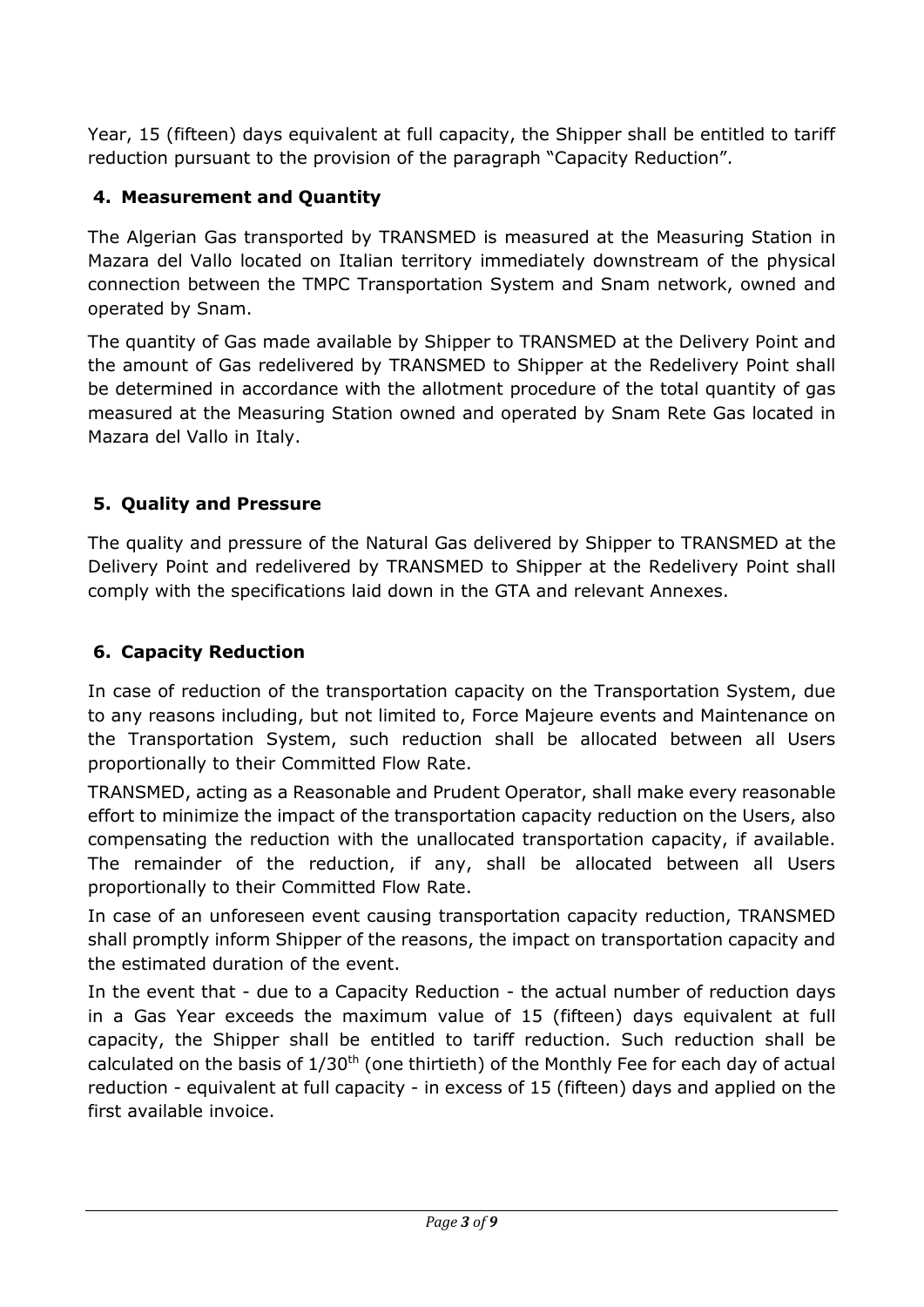Transportation capacity reductions due to Force Majeure events shall result, for the entire reduction period, in a proportional reduction *pro quota* and *pro rata temporis* of the obligation to pay the Transportation Charge in accordance with the GTA.

Transportation capacity reductions concerning the upstream and/or downstream transportation systems, due to whatever reason including Force Majeure, do not constitute transportation capacity reduction of the Transportation System and consequently the obligation to pay in full the Transportation Charge in accordance to the GTA.

## **7. Transportation Charges**

Transportation charges provided for in the GTA shall refer to the transportation services rendered by TRANSMED to Shipper and shall be calculated as herein specified.

The unit transportation charge *UCT<sup>0</sup>* is based on an estimate of future aggregate Committed Flowrate and is therefore to be considered provisional. Upon conclusion of the Capacity Bid Round, but in any case, before signature of the GTA, TRANSMED shall give Shipper written notice of either confirmation or modification of these values.

Starting from the first day of transportation under the GTA and for the entire duration of the GTA itself, for each month k during the Gas Year j, Shipper shall pay to TRANSMED a monthly fee *MFkj* expressed in USD calculated as follows:

$$
1) \; MF^{kj} = \; \sum_{i=1}^{n} UCT_L^{kj} \cdot Q_i
$$

where

- *UCT<sup>L</sup> kj* is the Unit Capacity Tariff given by formula (2) below;
- *Qi* is the hourly flowrate corresponding to each Capacity Band i booked by the Shipper;

$$
2) \ UCT_L^{kj} = KD_L \cdot UCT_0 \cdot IND^j
$$

where

- *KD<sup>L</sup>* is equal to the *KD<sup>i</sup>* corresponding to the longest duration D<sup>i</sup> among the Capacity Bands reserved by the Shipper

where

- *KD<sub>i</sub>* is the degressivity factor function of the duration D<sub>i</sub> and its value for each duration  $D_i$  is given as follows:

|    | 12 months | Up to:<br>a. October $1st$ , 2021<br>b. January $1st$ , 2022 | $+12$<br>months | $+24$<br>months   months | $  \geq +36$ |
|----|-----------|--------------------------------------------------------------|-----------------|--------------------------|--------------|
| KD | 1,04      | 1,03                                                         | 1,02            | 1,01                     | 1,00         |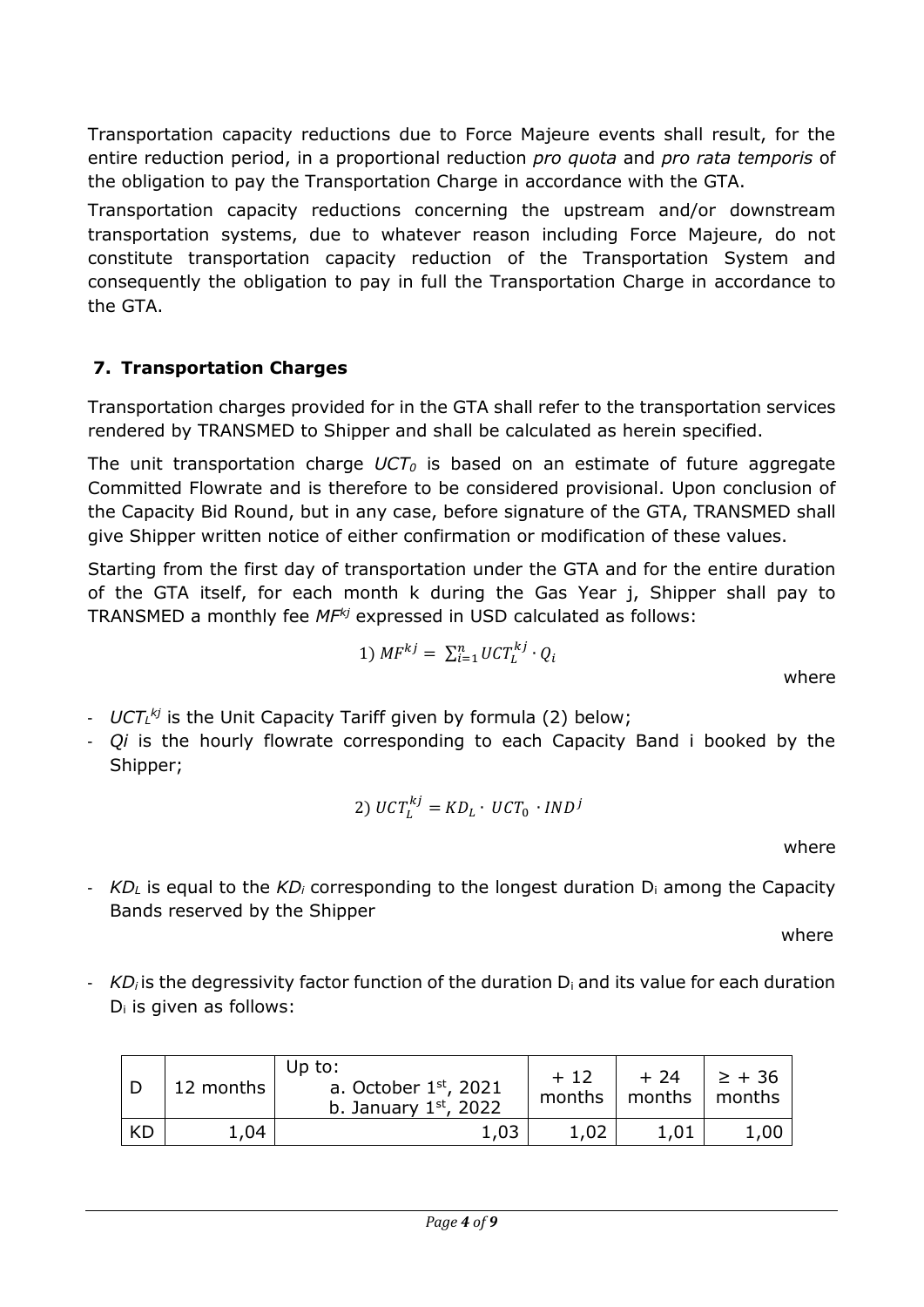- *UCT<sup>0</sup>* = 2,475 USD/month per each Cm3/h of reserved capacity;
- *IND<sup>j</sup>* is the indexation factor, given by the formula (3) below;

$$
3) \, IND^j = 0.50 + 0.35 \cdot S_j + 0.15 \cdot I_j
$$

where

a) The coefficient Sj shall be periodically revised, pursuant to the provisions of present sub-section (a), the revision occurring at the beginning of each Gas Year numbered one after the other until Gas Year (10).

Gas Year (1) starts on October 1st, 2019 while Gas Year (10) starts on October 1st, 2028 and ends on October 1st, 2029.

Sj is defined as follows:

$$
Sj = \frac{tj}{to}
$$

*t<sup>j</sup>* for Gas Year (j) equals to the arithmetic average of the monthly values corresponding to:

Index "Long-Term Government Bond Yields: 10 years" for the United States as published by the "Federal Reserve Bank of St. Louis" at <https://fred.stlouisfed.org/series/IRLTLT01USM156N> applied to a period of twelve consecutive months ending on September 30 immediately preceding the beginning of Gas Year (j).

*t<sup>o</sup>* equals to the arithmetic average of the index mentioned above for the first quarter of 2019, ie 2.65%.

For Gas Year (1) the coefficient  $t_1 = 2.65\%$ 

b) The coefficient *I<sup>j</sup>* shall be periodically revised, pursuant to the provisions of present sub-section (b), the revision occurring at the beginning of each Gas Year numbered one after the other until Gas Year (10)

Gas Year (1) starts on October  $1<sup>st</sup>$ , 2019 while Gas Year (10) starts on October  $1<sup>st</sup>$ , 2028 and ends on October  $1<sup>st</sup>$  2029.

*Ij*, is defined as follows:

$$
Ij = (0.7x \frac{PPIj}{PPIo} + 0.3x \frac{SOj}{SOo})
$$

where

*PPIj* for Gas Year (j) equals to the arithmetic average of the monthly values corresponding to:

Index (in a 2010 base) "Producer Price Index by Commodity Industrial Commodities " (PPIIDC), as published by the "Federal Reserve Bank of St. Louis"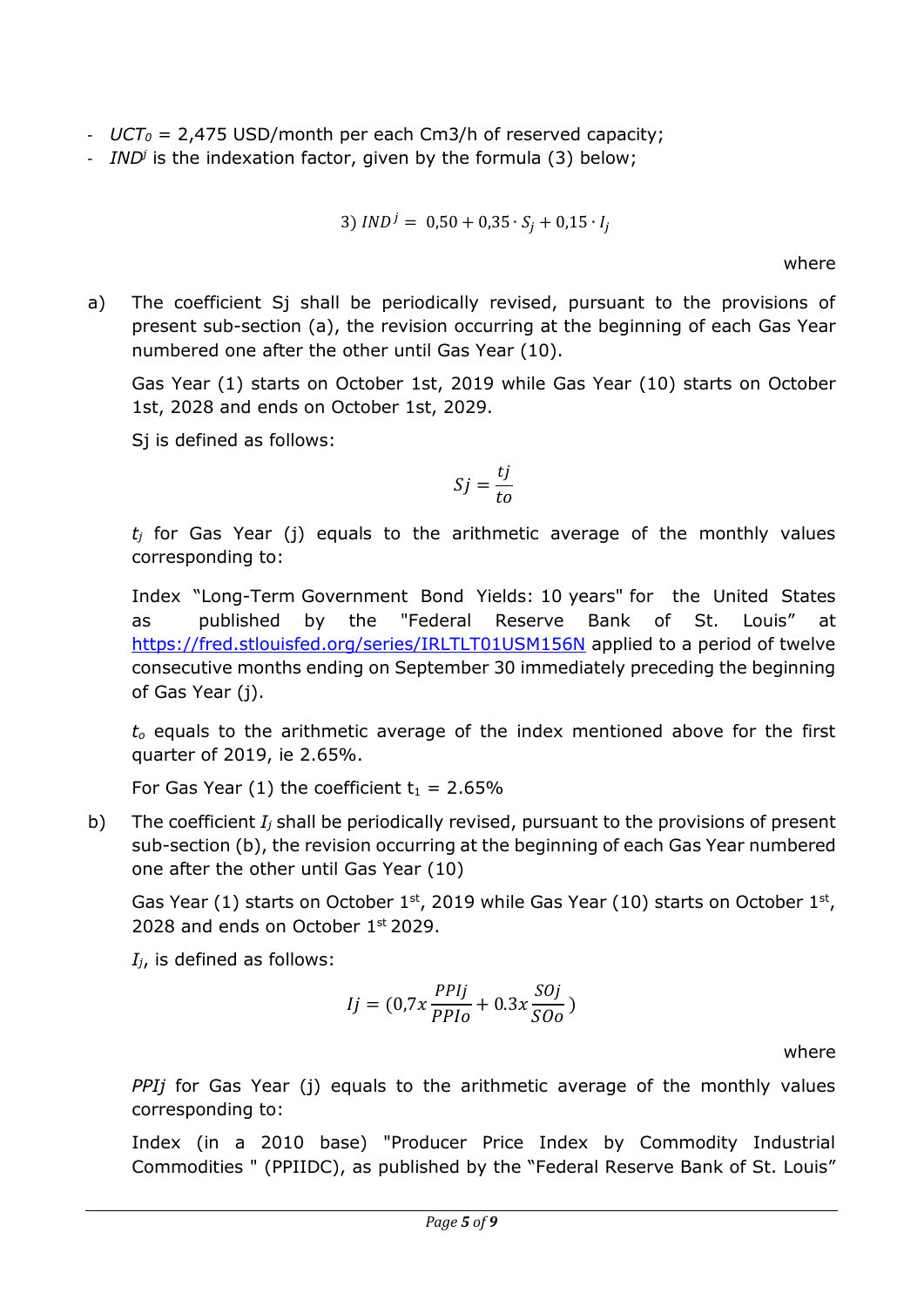at <https://fred.stlouisfed.org/series/PPIIDC> applied to a period of twelve consecutive months ending on September 30 immediately preceding the beginning of Gas Year (j).

*PPIo* equals to the arithmetic average of the index mentioned above for the first quarter of 2019, ie 107.42%.

For Gas Year  $(1)$  the coefficient PPI1 = 107.42%

*SOj* for Gas Year (j) equals to the arithmetic average of the monthly values corresponding to:

Index (in a 2015 base) "Hourly Earnings : Manufacturing for the United States" as published by the "Federal Reserve Bank of St. Louis" at <https://fred.stlouisfed.org/series/LCEAMN01USM661N> applied to a period of twelve consecutive months ending on September 30 immediately preceding the beginning of Gas Year (j).

*SOo* equals to the arithmetic average of the index mentioned above for the first quarter of 2019, ie 110.19%.

For Gas Year  $(1)$  the coefficient  $S1 = 110.19\%$ 

The rounding of the compensation is made to the second digit after the decimal point, rounded up if the third digit after the decimal point is greater than or equal to 5 (five), or rounded down if the third digit after the decimal point is less than 5 (five).

# **8. Invoicing and Payment**

TRANSMED shall issue to Shipper a monthly invoice by the  $7<sup>th</sup>$  business day of each Month, with reference to the Transportation Service of the preceding Month. Its amount in USD will be invoiced in Euro at the exchange rate of the invoice issuing date.

The invoice or, where applicable, a courtesy copy of the same shall be anticipated by email or fax and sent in hard copy by courier.

Shipper shall pay the invoice to the bank account indicated by TRANSMED within the 25<sup>th</sup> of the month of its issuance.

Any inaccuracy in the invoiced amounts shall require the issue of appropriate credit or debit notes, for an amount equal to the amount of the miscalculation, and with due date determined in accordance with the relevant provisions of the GTA.

# **9. Transportation Programs**

Shipper shall communicate to TRANSMED by letter, within the 15<sup>th</sup> of September of every Gas Year (Y), its indicative, not binding annual transportation program monthly detailed for the following Gas Year  $(Y+1)$ .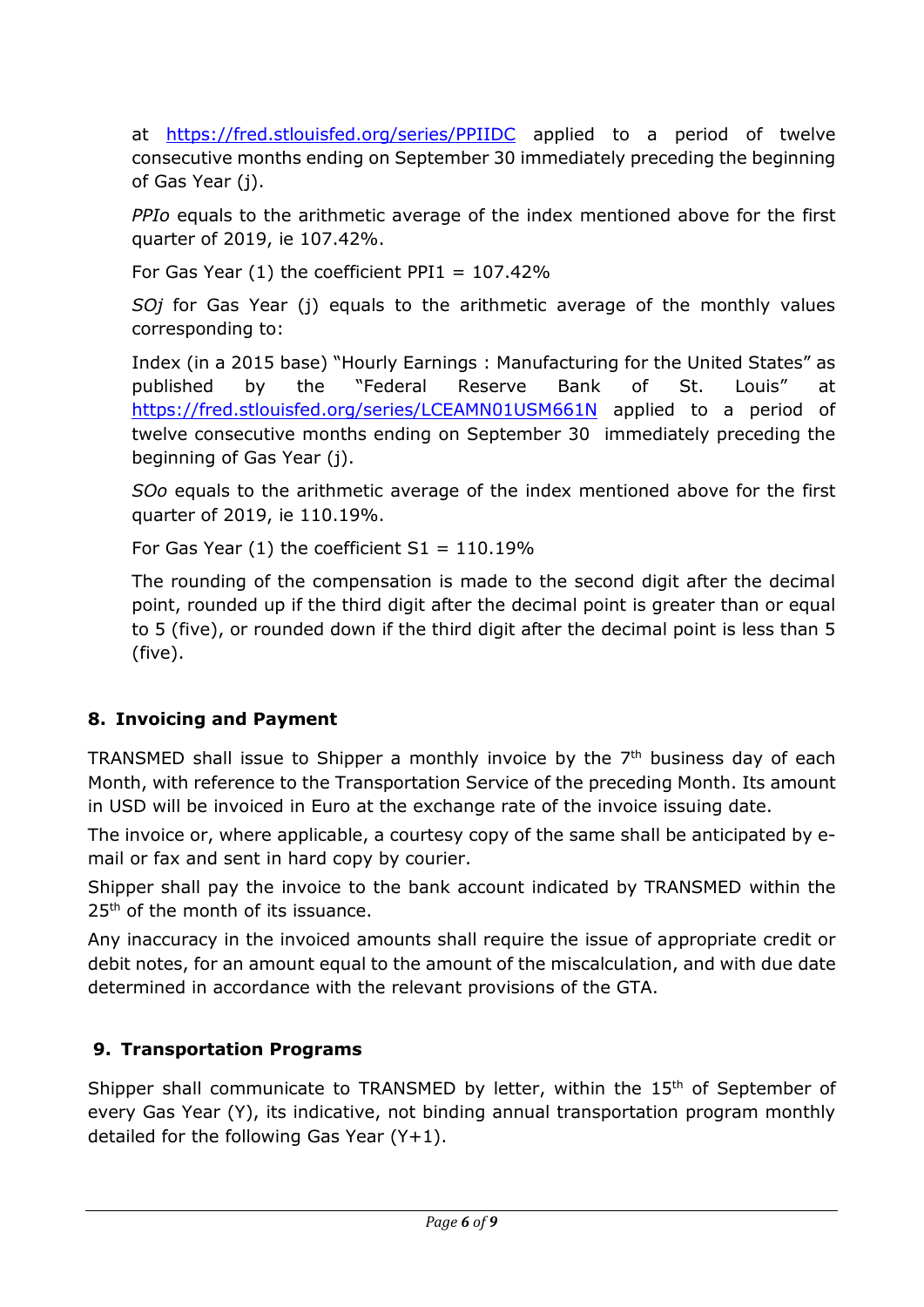It is understood that, with reference to Gas Year 2019/2020, the above communication shall be notified to TRANSMED 15 (fifteen) days prior to the Starting Date at the latest.

Shipper shall communicate to TRANSMED, within the  $15<sup>th</sup>$  of the current Month (M), its indicative, not binding monthly transportation program weekly and daily detailed for the following Month (M+1).

Shipper shall communicate to TRANSMED, by 18:00 GMT+1 of every Tuesday, its indicative, not binding weekly transportation program daily detailed for the Week starting the following Sunday. The communicated daily quantities are intended for a constant hourly flow rate during each Day and not exceeding the Committed Flow Rate.

Shipper shall at any time have the right to modify the above-mentioned weekly program, provided that these modifications are in accordance with the relevant provisions of the GTA.

#### **10. Governing Law**

The GTA shall be governed by and construed in accordance with the laws of Italy. All disputes, controversies, or claims arising out or in connection with the GTA including its interpretation, validity, performance, breach, and termination shall be referred to, and finally and exclusively settled by, the exclusive jurisdiction of the Court of Milan.

#### **11. Assignment**

No Party shall have the right to assign its rights and obligations under the GTA without prior written consent of the other Party.

#### **12. Guarantees**

- a) With the exception of the provisions set forth in paragraphs b) herein below, Shipper shall be required to provide TRANSMED, upon execution of the GTA, with a first demand Bank Guarantee issued by a primary credit institution, as per the form annexed to the GTA.
- b) Should Shipper have a credit rating no lower than Standard & Poor "BBB-"or Moody "BAA3" or Fitch "BBB-", Shipper shall not be required to provide TRANSMED with the Bank Guarantee indicated above. In the event that Shipper does not have the above-mentioned credit rating, but its parent company does, then Shipper shall be entitled to ask TRANSMED approval for the issuance of a Parent Company Guarantee, as per the form annexed to the GTA, in replacement of the Bank Guarantee.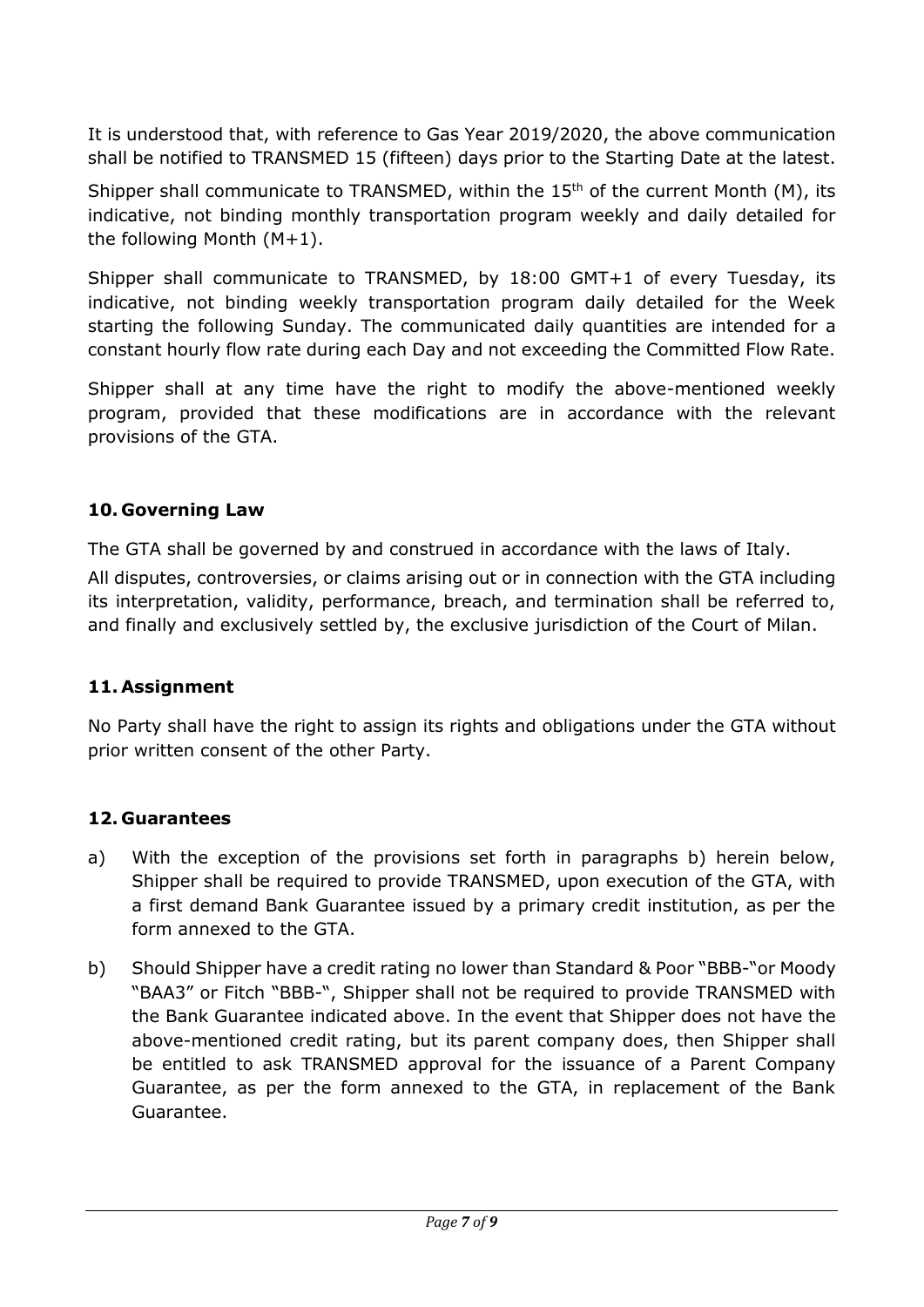Should Shipper have, upon conclusion of the GTA, a credit rating lower than Standard & Poor "BBB-"or Moody "BAA3" or Fitch "BBB-", it shall immediately inform TRANSMED and shall provide the Bank Guarantee as per paragraph above.

The above Bank Guarantee or Parent Company guarantee shall be issued in favour of TRANSMED for an amount equal to: i) USD **8,00** for each Cm3/h of Committed Flow Rate in case of GTA with a duration up to 4 (four) years or ii) USD **16,00** for each Cm3/h of Committed Flow Rate in case of GTA with a duration of and over 5 (five) years.

The above-mentioned amount shall be calculated for each different Product (Cm3/h x duration), if applicable.

### **13. Suspension and Termination**

TRANSMED shall be entitled, at its own discretion and without prejudice of any other rights, to suspend, until payment of at least 1 (one) overdue invoice, the Transportation Service if Shipper fails to pay 2 (two) consecutive invoices or 3 (three) non-consecutive invoices.

TRANSMED shall be entitled, at its own discretion and without prejudice of any other rights, to terminate the GTA if Shipper fails to pay 4 (four) consecutive invoices or 5 (five) non-consecutive invoices or to provide TRANSMED with the original of the Bank Guarantee or Parent Company Guarantee.

In case of termination of the GTA, Shipper, without prejudice of any other rights for TRANSMED, shall pay to TRANSMED the unpaid Transportation Charges and a penalty equal to the 100% of the amount calculated multiplying the monthly Transportation Charge at the date of early termination for the number of months from such a date until the original date of expiration of the GTA.

## **14. Operatorship**

TRANSMED shall be entitled to perform any of its obligations under the GTA by procuring that such obligations are performed on its behalf by a third Party, without prejudice to its liability towards Shipper.

## **15. Confidentiality, Privacy and Compliance**

The terms and conditions of the GTA, as well as all technical and commercial information and data, communicated by one Party to the other in the performance of the GTA, which are not already in possession of the receiving Party or that became of public domain without any breach of this confidential obligation shall be considered strictly confidential.